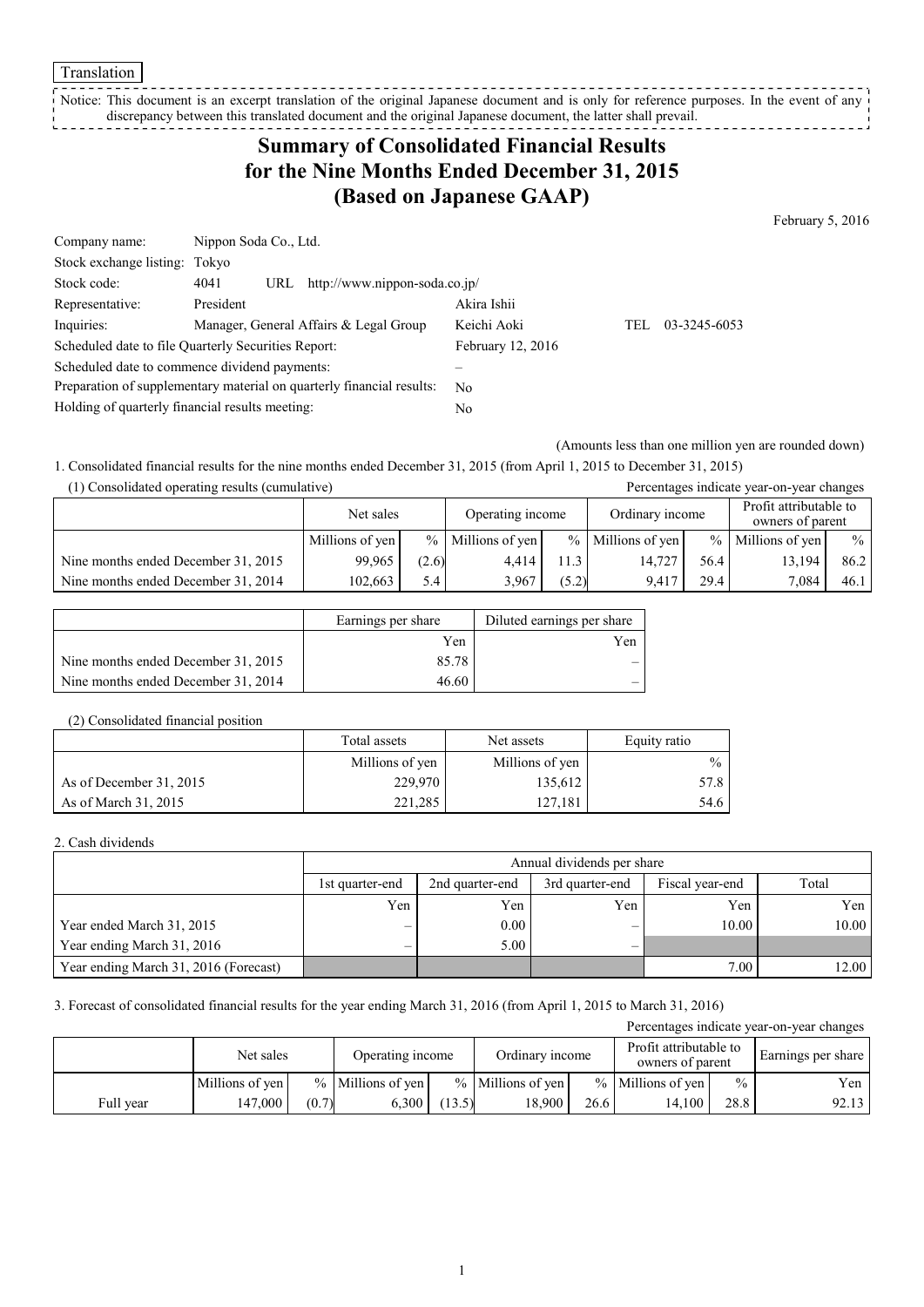| 4. Notes                                                                                                                                                                         |                 |                                                          |                |                    |  |
|----------------------------------------------------------------------------------------------------------------------------------------------------------------------------------|-----------------|----------------------------------------------------------|----------------|--------------------|--|
| (1) Changes in significant subsidiaries during the nine months ended December 31, 2015<br>(changes in specified subsidiaries resulting in the change in scope of consolidation): |                 |                                                          | N <sub>0</sub> |                    |  |
| (2) Application of special accounting methods for preparing quarterly consolidated financial statements:                                                                         |                 |                                                          | N <sub>0</sub> |                    |  |
| (3) Changes in accounting policies, changes in accounting estimates, and restatement of prior period financial statements                                                        |                 |                                                          |                |                    |  |
| Changes in accounting policies due to revisions to accounting standards and other regulations:                                                                                   |                 |                                                          | Yes            |                    |  |
| Changes in accounting policies due to other reasons:                                                                                                                             |                 |                                                          | No             |                    |  |
| Changes in accounting estimates:                                                                                                                                                 |                 |                                                          | N <sub>0</sub> |                    |  |
| Restatement of prior period financial statements:                                                                                                                                |                 |                                                          | No             |                    |  |
| (4) Number of issued shares (common shares)                                                                                                                                      |                 |                                                          |                |                    |  |
| Total number of issued shares at the end of the period (including treasury shares)                                                                                               |                 |                                                          |                |                    |  |
| As of December 31, 2015                                                                                                                                                          |                 | 155,636,535 shares   As of March 31, 2015                |                | 154,317,630 shares |  |
| Number of treasury shares at the end of the period                                                                                                                               |                 |                                                          |                |                    |  |
| As of December 31, 2015                                                                                                                                                          | $21,546$ shares | As of March 31, 2015                                     |                | 2,312,454 shares   |  |
| Average number of shares during the period (cumulative from the beginning of the fiscal year)                                                                                    |                 |                                                          |                |                    |  |
| Nine months ended December 31, 2015                                                                                                                                              |                 | 153,814,409 shares   Nine months ended December 31, 2014 |                | 152,023,270 shares |  |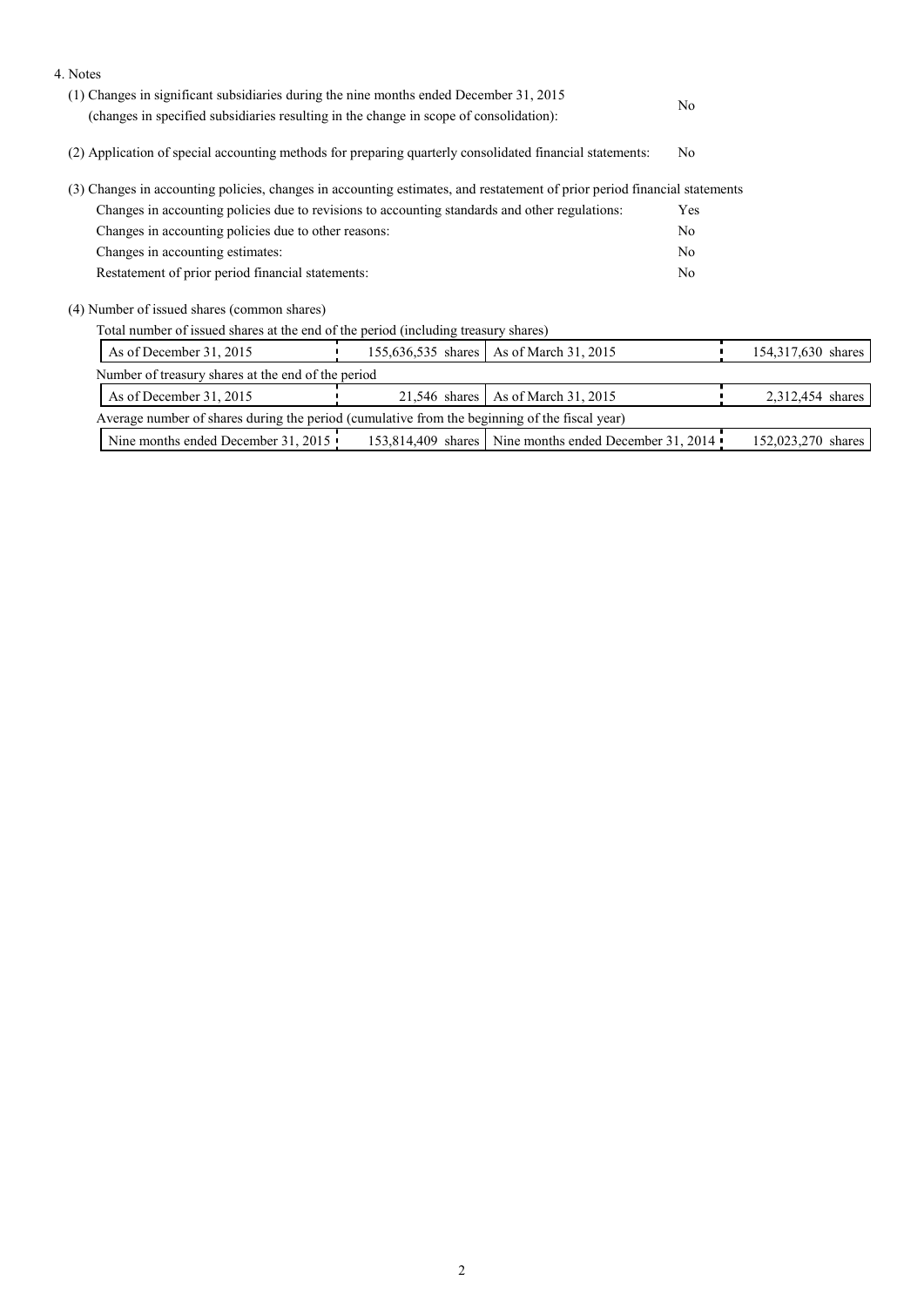# **Quarterly consolidated financial statements**

**Consolidated balance sheets** 

|                                        |                      | (Millions of yen)       |
|----------------------------------------|----------------------|-------------------------|
|                                        | As of March 31, 2015 | As of December 31, 2015 |
| Assets                                 |                      |                         |
| Current assets                         |                      |                         |
| Cash and deposits                      | 14,875               | 16,256                  |
| Notes and accounts receivable - trade  | 44,049               | 37,887                  |
| Inventories                            | 28,400               | 33,396                  |
| Deferred tax assets                    | 1,834                | 1,599                   |
| Other                                  | 3,105                | 4,203                   |
| Allowance for doubtful accounts        | (36)                 | (7)                     |
| Total current assets                   | 92,229               | 93,335                  |
| Non-current assets                     |                      |                         |
| Property, plant and equipment          |                      |                         |
| Buildings and structures, net          | 17,177               | 16,940                  |
| Machinery, equipment and vehicles, net | 17,946               | 18,193                  |
| Tools, furniture and fixtures, net     | 1,590                | 1,610                   |
| Land                                   | 15,370               | 15,345                  |
| Leased assets, net                     | 353                  | 301                     |
| Construction in progress               | 1,143                | 1,451                   |
| Total property, plant and equipment    | 53,581               | 53,843                  |
| Intangible assets                      |                      |                         |
| Goodwill                               | 1,173                | 997                     |
| Other                                  | 1,322                | 1,099                   |
| Total intangible assets                | 2,496                | 2,097                   |
| Investments and other assets           |                      |                         |
| Investment securities                  | 59,556               | 66,750                  |
| Net defined benefit asset              | 7,486                | 8,327                   |
| Deferred tax assets                    | 3,065                | 2,368                   |
| Other                                  | 2,936                | 3,316                   |
| Allowance for doubtful accounts        | (66)                 | (68)                    |
| Total investments and other assets     | 72,977               | 80,693                  |
| Total non-current assets               | 129,055              | 136,634                 |
| Total assets                           | 221,285              | 229,970                 |
|                                        |                      |                         |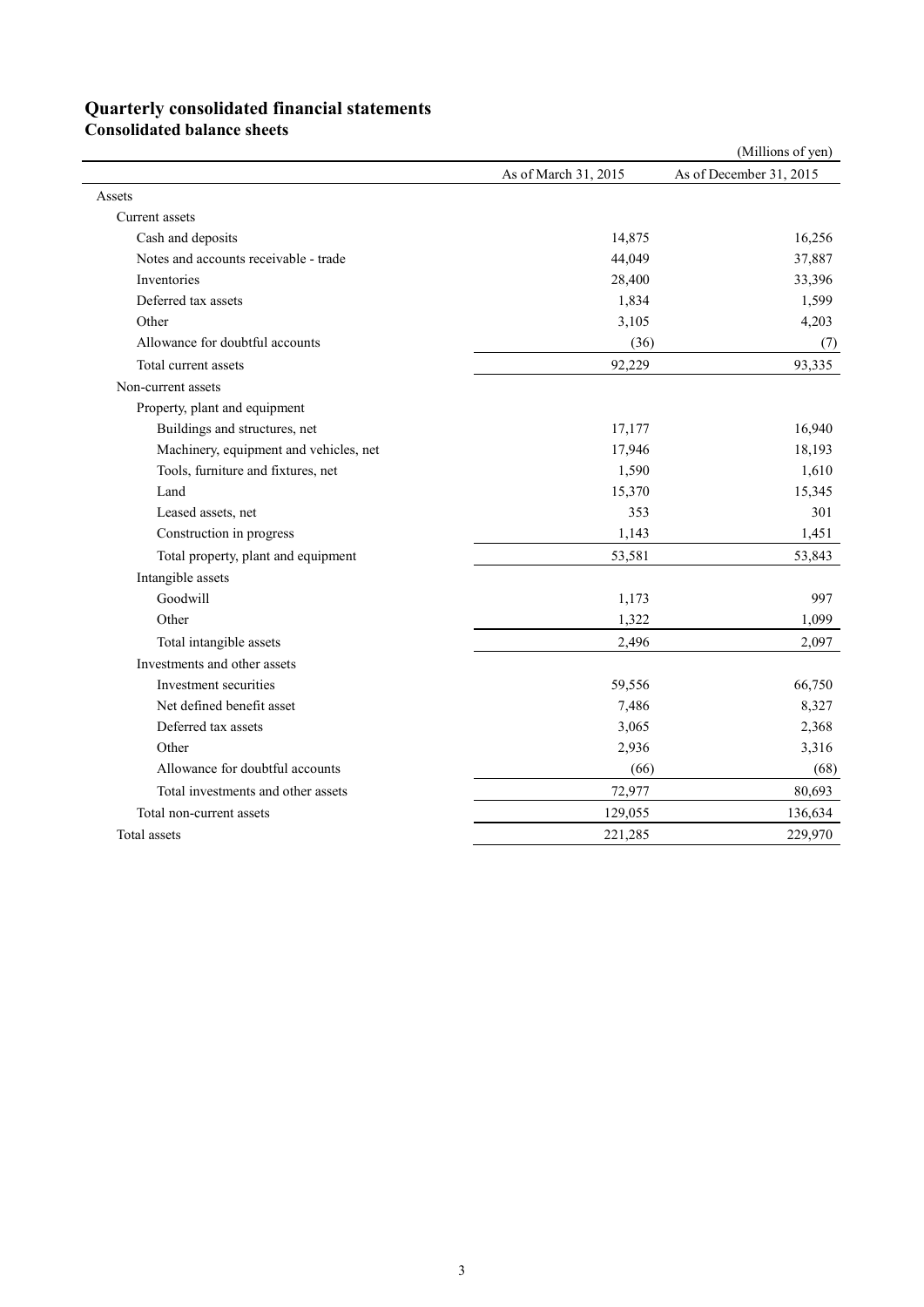|                                                       |                      | (Millions of yen)       |
|-------------------------------------------------------|----------------------|-------------------------|
|                                                       | As of March 31, 2015 | As of December 31, 2015 |
| Liabilities                                           |                      |                         |
| Current liabilities                                   |                      |                         |
| Notes and accounts payable - trade                    | 21,355               | 22,511                  |
| Short-term loans payable                              | 31,706               | 37,297                  |
| Income taxes payable                                  | 1,433                | 238                     |
| Provision for bonuses                                 | 3,350                | 906                     |
| Other                                                 | 7,997                | 6,656                   |
| Total current liabilities                             | 65,842               | 67,611                  |
| Non-current liabilities                               |                      |                         |
| Long-term loans payable                               | 17,292               | 15,803                  |
| Deferred tax liabilities                              | 4,835                | 5,125                   |
| Net defined benefit liability                         | 2,837                | 2,613                   |
| Other                                                 | 3,296                | 3,204                   |
| Total non-current liabilities                         | 28,261               | 26,746                  |
| <b>Total liabilities</b>                              | 94,104               | 94,358                  |
| Net assets                                            |                      |                         |
| Shareholders' equity                                  |                      |                         |
| Capital stock                                         | 29,166               | 29,166                  |
| Capital surplus                                       | 26,095               | 29,359                  |
| Retained earnings                                     | 52,790               | 63,687                  |
| Treasury shares                                       | (659)                | (15)                    |
| Total shareholders' equity                            | 107,393              | 122,198                 |
| Accumulated other comprehensive income                |                      |                         |
| Valuation difference on available-for-sale securities | 7,043                | 7,059                   |
| Deferred gains or losses on hedges                    | 34                   | (56)                    |
| Foreign currency translation adjustment               | 5,663                | 3,046                   |
| Remeasurements of defined benefit plans               | 689                  | 762                     |
| Total accumulated other comprehensive income          | 13,430               | 10,811                  |
| Non-controlling interests                             | 6,356                | 2,602                   |
| Total net assets                                      | 127,181              | 135,612                 |
| Total liabilities and net assets                      | 221,285              | 229,970                 |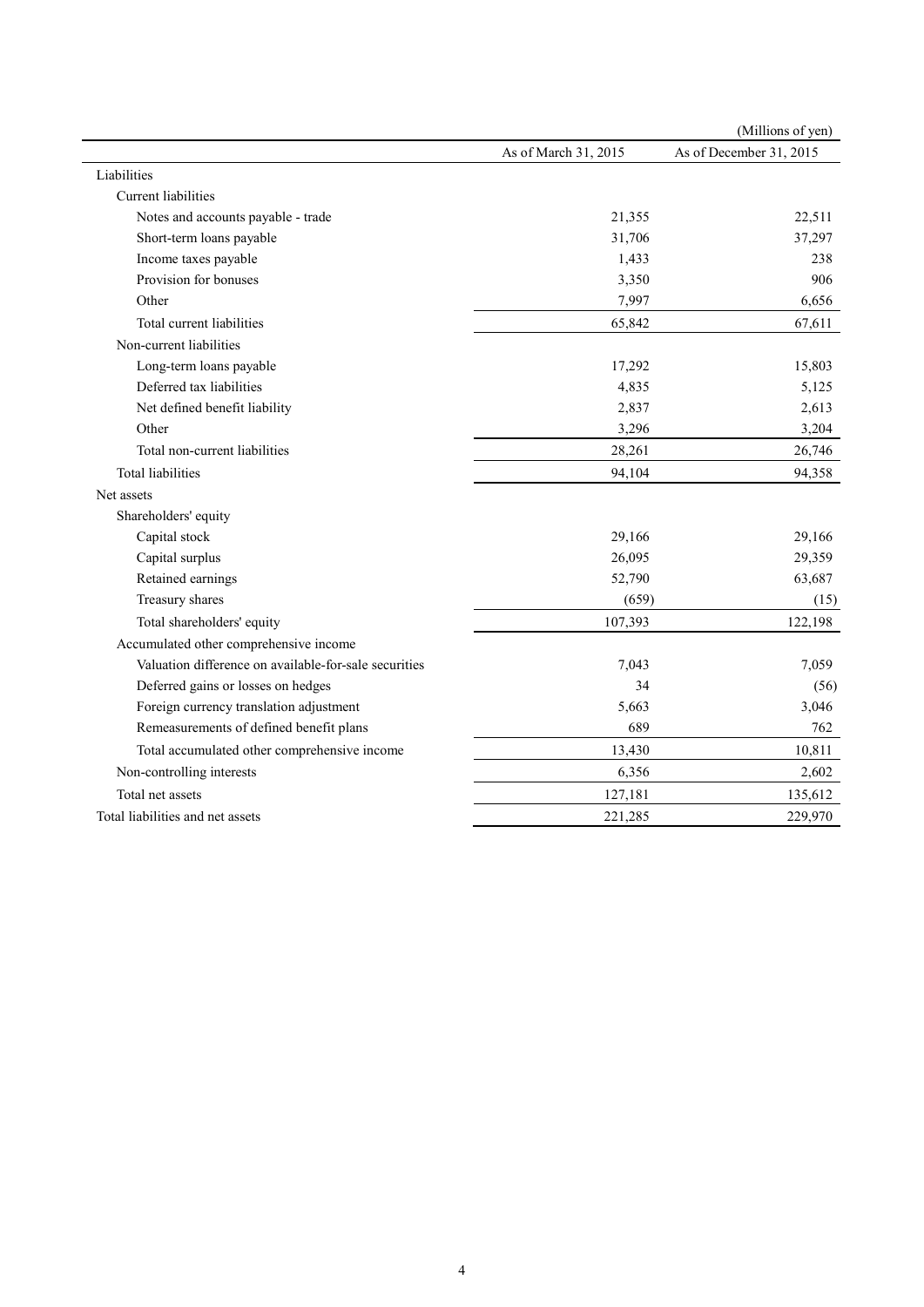### **Consolidated statements of income (cumulative) and consolidated statements of comprehensive income (cumulative)**

**Consolidated statements of income (cumulative)**

|                                                               |                   | (Millions of yen) |
|---------------------------------------------------------------|-------------------|-------------------|
|                                                               | Nine months ended | Nine months ended |
|                                                               | December 31, 2014 | December 31, 2015 |
| Net sales                                                     | 102,663           | 99,965            |
| Cost of sales                                                 | 78,494            | 75,228            |
| Gross profit                                                  | 24,169            | 24,736            |
| Selling, general and administrative expenses                  | 20,201            | 20,321            |
| Operating income                                              | 3,967             | 4,414             |
| Non-operating income                                          |                   |                   |
| Interest income                                               | 4                 | 3                 |
| Dividend income                                               | 454               | 509               |
| Share of profit of entities accounted for using equity method | 3,987             | 9,647             |
| Other                                                         | 2,016             | 1,084             |
| Total non-operating income                                    | 6,462             | 11,245            |
| Non-operating expenses                                        |                   |                   |
| Interest expenses                                             | 424               | 378               |
| Other                                                         | 587               | 553               |
| Total non-operating expenses                                  | 1,012             | 932               |
| Ordinary income                                               | 9,417             | 14,727            |
| Extraordinary income                                          |                   |                   |
| Gain on sales of investment securities                        | 4                 | 509               |
| Gain on sales of non-current assets                           | 23                | 31                |
| Other                                                         |                   | 27                |
| Total extraordinary income                                    | 28                | 569               |
| <b>Extraordinary losses</b>                                   |                   |                   |
| Loss on abandonment of non-current assets                     | 157               | 137               |
| Other                                                         | 3                 | 49                |
| Total extraordinary losses                                    | 160               | 187               |
| Income before income taxes and minority interests             | 9,284             | 15,109            |
| Income taxes - current                                        | 741               | 665               |
| Income taxes - deferred                                       | 1,246             | 1,087             |
| Total income taxes                                            | 1,987             | 1,753             |
| Profit                                                        | 7,297             | 13,356            |
| Profit attributable to non-controlling interests              | 212               | 161               |
| Profit attributable to owners of parent                       | 7,084             | 13,194            |